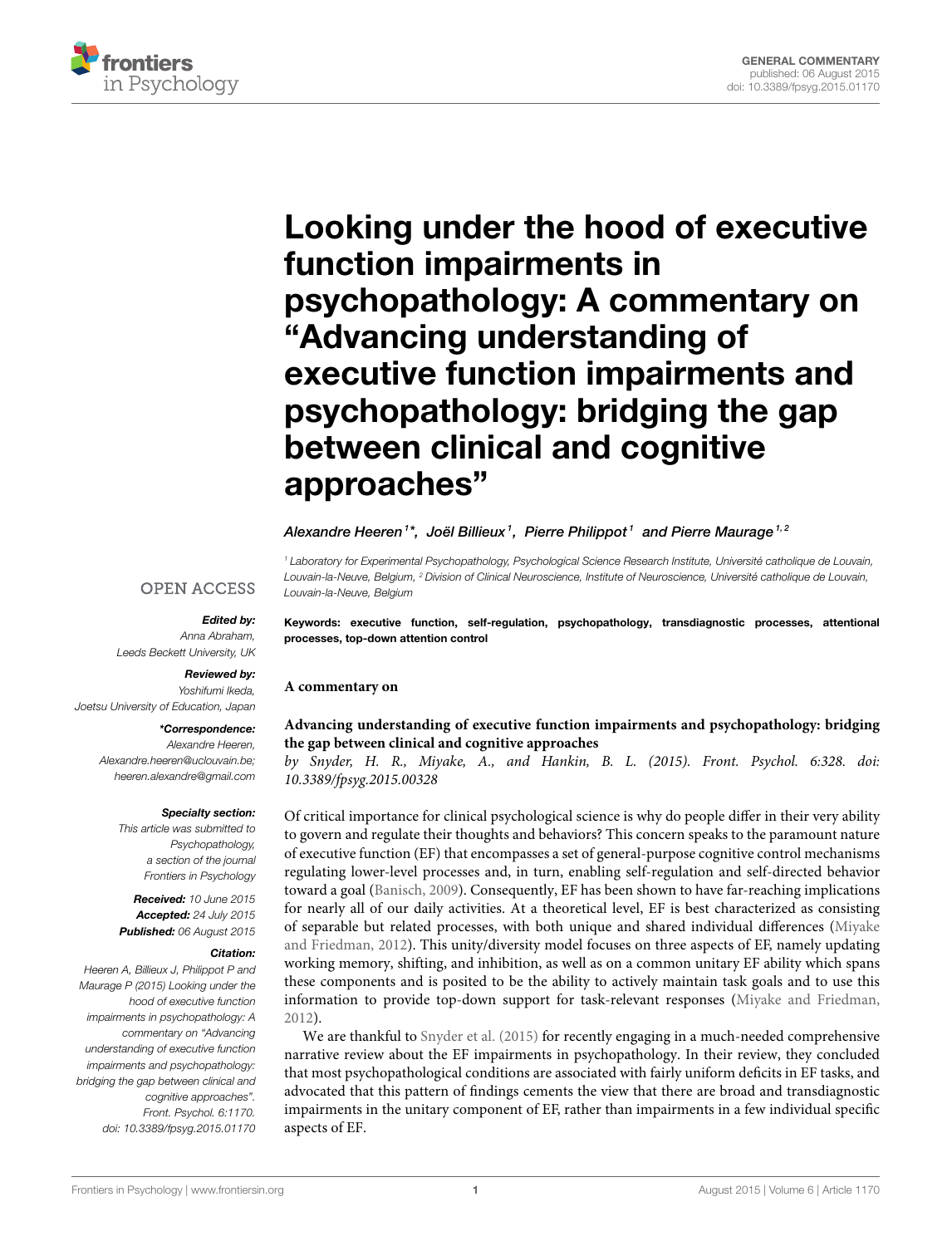Theoretically, [Snyder et al. \(2015\)](#page-2-1) also upheld that their conclusions do conform to others who posited impairments in the functioning of attentional networks in psychopathology (e.g., [Pacheco-Unguetti et al., 2011;](#page-2-2) [Orellana et al., 2012;](#page-2-3) Maurage et al., [2014\)](#page-2-4). According to the attentional networks approach [\(Posner and Rothbart, 2007;](#page-2-5) [Petersen and Posner, 2012\)](#page-2-6), attentional system can be subdivided into three functionally and anatomically independent networks, namely alerting (allowing to achieve and maintain a state of alertness), orienting (allowing to select sensory information by engaging, disengaging or shifting attention from one stimulus to another), and executive (involving the top-down control of attention to resolve response conflicts). Because the notion of "executive network of attention" is defined as similarly to common EF, [Snyder et al. \(2015\)](#page-2-1) argued that psychopathology should thus predominantly be associated with impairment in this network, but neither with the alerting nor the orienting ones. Strikingly, based on this rationale, they also adjudicated that EF impairments in psychopathology are unlikely to reflect lower-level attentional difficulties. We argue that these conclusions are unjustified.

First, a strict reading of their account is at odds with previous evidence of alerting and orienting networks impairments in a wide range of distinct psychopathological conditions (e.g., [Lundervold et al., 2011;](#page-2-7) [Fan et al., 2012;](#page-2-8) [Keehn et al.,](#page-2-9) [2013;](#page-2-9) [Heeren et al., 2015\)](#page-2-10). Moreover, strong associations between the efficiency of these two networks and several key transdiagnostic processes have been recently portrayed. However, they were mostly devoid of any relation vis-à-vis the executive network. For instance, the efficiency of the orienting network predicts the intensity of ruminative thinking (Pécher et al., [2011;](#page-2-11) [Tortella-Feliu et al., 2014\)](#page-2-12), which is an established transdiagnostic process involved in the maintenance of several psychopathological conditions [\(Mansell et al., 2009\)](#page-2-13). Besides, enhanced alerting network functioning is predictive of a greater risk of suppressing distress-related cognitions (Tortella-Feliu et al., [2014\)](#page-2-12), which is known as a maladaptive emotionregulation strategy [\(Magee et al., 2012\)](#page-2-14). Finally, situational anxiety and distressing feelings were associated with both alerting [\(Pacheco-Unguetti et al., 2010\)](#page-2-15) and orienting networks efficiency [\(Moriya and Tanno, 2009\)](#page-2-16), but not with the executive one. We are thus encouraging researchers to dig far beyond a mere diagnostic-based group-comparison approach to grasp the very nature of the connections among EF, attentional networks, and psychopathology.

Second, because psychopathology is associated with impairments in the executive network of attention, Snyder et al. [\(2015\)](#page-2-1) argued that this suggests that EF deficits are not due to lower-level attentional difficulties. We believe this inference is too strong. Indeed, there are several publications evidencing lower-level attentional processes impairments (e.g., perceptual

## **References**

<span id="page-1-0"></span>Banisch, M. T. (2009). Executive function: the search for an integrated account. Curr. Dir. Psychol. Sci. 18, 89–94. doi: 10.1111/j.1467-8721.2009. 01615.x

processes) across several distinct psychopathological conditions, including autism (e.g., [Behrmann et al., 2006\)](#page-1-1), social anxiety (e.g., [Rossignol et al., 2012;](#page-2-17) [Peschard et al., 2013\)](#page-2-18), schizophrenia (e.g., [Silverstein et al., 2014\)](#page-2-19), depression (e.g., [Desseilles et al.,](#page-2-20) [2009\)](#page-2-20), and addictions (e.g., [D'Hondt et al., 2014\)](#page-2-21). Although we agree that uncertainty still abounds regarding the elusive connections between lower- and higher-level processes, one cannot rule out the possibility, as recently suggested (e.g., Noël et al., [2013;](#page-2-22) [Peschard and Philippot, 2015\)](#page-2-23), that these interactions do play key roles in the maintenance of psychopathology.

Altogether, although we agree with [Snyder et al. \(2015\)](#page-2-1) that an audit of EF impairments in psychopathology is timely, our commentary challenges their claim that psychopathology is typically associated with impaired executive network of attention. It also calls for a reconsideration of the role of attention, including lower-level processes, in the conceptualization of EF impairments in psychopathology. Yet it remains to be seen whether a unified theory of the interactions between attentional networks and both diverse and unitary executive components can be achieved, even beyond the case of psychopathology. On the other hand, at a methodological level, extant procedures often used for assessing the structures of EF, such as exploratory and confirmatory factor analyses, are insufficiently robust to delve into the communalities shared by attentional and executive processes. New methods for conceptualizing psychological phenomena as networks of interacting processes, rather than indicators of a latent common variable, have emerged (e.g., [Borsboom and Cramer, 2013\)](#page-1-2). Since these methods have more robust validity vis-à-vis construct simulation models that mimic network dynamic of psychological phenomena (e.g., [Schmittmann et al., 2013\)](#page-2-24), reasonable next steps would thus be their application for reliably modeling common jointures of attentional networks, EF, and psychopathology.

# Author Contributions

AH had the initial ideas and wrote the first draft of the manuscript. All authors then revised the manuscript critically and contributed to and have approved the final manuscript.

## Acknowledgments

AH (Postdoctoral Research Fellow) and PM (Research Associate) are founded by the Belgian National Fund for Scientific Research (F.R.S.-FNRS, Belgium). This work also received the support from the Belgian Foundation for Vocation ("Vocatio") and from the Bourse d'Excellence Scientifique de la Fédération Wallonie-Bruxelles, both awarded to AH. These foundations did not exert any editorial direction or censorship on any part of this manuscript.

<span id="page-1-1"></span>Behrmann, M., Thomas, C., and Humphreys, K. (2006). Seeing it differently: visual processing in autism. Trends Cogn. Sci. 10, 258–263. doi: 10.1016/j.tics.2006.05.001

<span id="page-1-2"></span>Borsboom, D., and Cramer, A. O. (2013). Network analysis: an integrative approach to the structure of psychopathology. Annu.